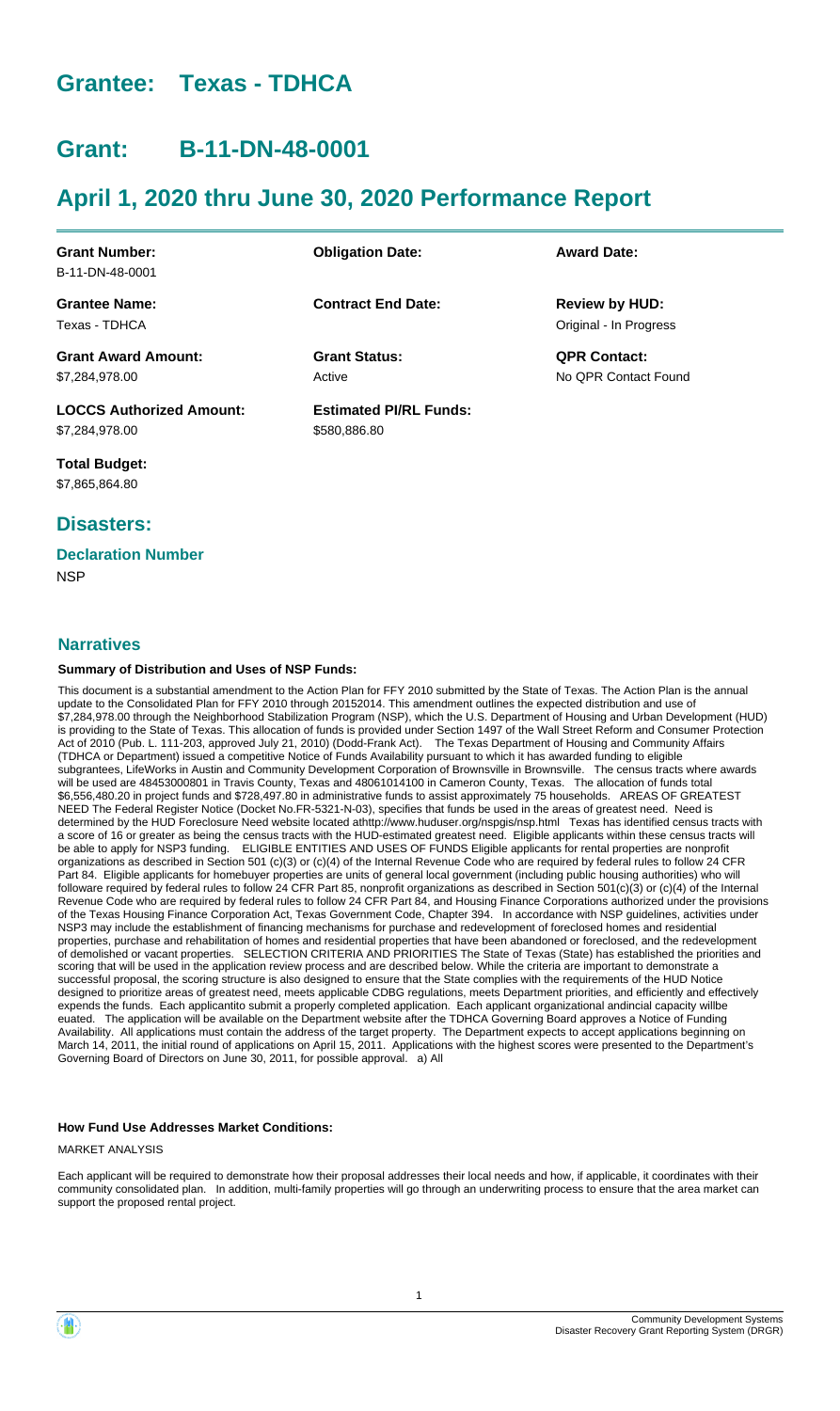#### **Ensuring Continued Affordability:**

The Texas NSP will adopt the HOME program standards for continued affordability for rental housing at 24 CFR 92.252 and homeownership at 24 CFR 92.254. The Texas NSP will follow the Single Family Mortgage limits under Section 203(b) of the National Housing Act which are allowable under HOME program standards. The ability of TDHCA to enforce this requirement for the full affordability period will be secured with a recapture provision in the loan documents.

#### **Definition of Blighted Structure:**

The Texas NSP will use local code to determine the definition of a blighted structure except that moral blight is not eligible. If there is no local definition, blighted structure shall mean that a structure exhibits objectively determinable signs of deterioration sufficient to constitute, in the Departments sole and reasonable judgment a likely threat to human health, safety, or the public welfare.

#### **Definition of Affordable Rents:**

The Texas NSP will adopt the HOME program standards for affordable rents at 24 CFR 92.252(a), (b), (c), (d), (e), (f) and (j).

#### **Housing Rehabilitation/New Construction Standards:**

Single Family Housing i) All housing that is constructed or rehabilitated with NSP3 funds must meet all applicable local codes, rehabilitation standards, ordinances, and zoning ordinances at the time of project completion. In the absence of a local code for new construction or rehabilitation, the housing must meet the International Residential Code and the National Electrical Code, as applicable. In addition, housing that is rehabilitated with NSP3 funds must meet all applicable energy efficiency standards established by §2306.187 of the Texas Government Code, and energy standards as verified by RESCHECK. ii) If a Texas NSP3 assisted single-family or duplex is newly constructed and reconstructed, the applicant must also ensure compliance with the universal design features in new construction, established by §2306.514 of the Texas Government Code, and as implemented by TDHCA. iii) All NSP3 assisted properties must meet all applicable State and local housing quality standards and code requirements, which at a minimum must address Universal Physical Condition Standards (UPCS) or the housing quality standards (HQS) in 24 CFR §982.40, but only if HQS is required for another funding source. If there are no such standards or code requirements, the housing must meet Universal Physical Condition Assessment guidelines, unless HQS is required for another fund source. When NSP3 funds are used for rehabilitation the entire unit must be brought up to the applicable property standards, pursuant to 24 CFR §92.251(a)(1). iv) All NSP3 assisted ownership units must pass inspection by a licensed Texas Real Estate Commission inspector prior to occupation. Multifamily Rental Housing i) Housing that is constructed, reconstructed or rehabilitated with NSP funds must meet all applicable local codes, rehabilitation standards, ordinances, and zoning ordinances at the time of project completion. When NSP funds are used for rehabilitation, the entire unit development must be brought up to the applicable property standards, pursuant to 24 CFR §92.251(a) (1). In the absence of a local code for new construction, reconstruction, or rehabilitation, NSP-assisted new construction, reconstruction or rehabilitation must meet, as applicable, International Residential Code and the National Electrical Code. In addition, housing that is rehabilitated with NSP3 funds must meet all applicable energy efficiency standards established by §2306.187 of the Texas Government Code, and energy standards as verified by RESCHECK. ii) To avoid duplicative inspections when Federal Housing Administration (FHA) financing is involved in an NSP-assisted property, a participating jurisdiction may rely on a Minimum Property Standards (MPS) inspection performed by a qualified person. Gut rehabilitation, reconstruction or new construction of residential buildings up to three stories must be designed to meet the standard for Energy Star Qualified New Homes. All gut rehabilitation, reconstruction or new construction of mid-or high-rise multifamily housing must be designed to meet American Society of Heating, Refrigerating, and Air-Conditioning Engineers (ASHRAE) Standard 90.1- 2004, Appendix G plus 20 percent. Other rehabilitation must meet these standards to tlicable to the rehabilitation work undertaken. iii) Muy Housing must meet the accessibility requirements at 24 CFR Part 8, which implements Section 504 of the Rehabilitation Act of 1973 (29 U.S.C. §794) and covered multifamily dwellings, as defined at 24 CFR §100.201, must also meet the design and construction requirements at 24 CFR §100.205, which implement the Fair Housing Act (42 U.S.C. 3601–3619) and the Fair Housing Act Design Manual produced by HUD. Additionally, pursuant to the current Qualified Allocation Plan as of the date of the application QAP 10 TAC §50.9(h)(4)(H), Developments inv

#### **Vicinity Hiring:**

NSP3 subgrantees, shall, to the maximum extent feasible, provide for the hiring of employees who reside in the vicinity, of projects funded this section or contract with small business that are owned and operated by persons residing in the vicinity of such projects. For the purposes of administering this requirement, HUD has adopted the Section 3 applicability thresholds for community development assistance at 24 CFR §135.3 (a)()(3)(ii). The NSP3 local hiring requirement does not replace the responsibilities of Section 3 of the Housing and Urban Development Act of 1968 (12 U.S.C §1701u), and implementing regulations at 24 CFR Part 135, except to the extent the obligations may be in direct conflict. Vicinity is defined as the census tract where the project is located. Small business means a business that meets the criteria set forth in section 3(a) of the Small Business Act. See 42 U.S.C. §5302(a)(23). All applicants will be required to have a vicinity preference plan in order to meet threshold scoring criteria.

#### **Procedures for Preferences for Affordable Rental Dev.:**

The Texas NSP3 Selection Critiera and Priorities includes a preference for Affordable Rental Development through the scoring structure.

#### **Grantee Contact Information:**

Texas Department of Housing and Community Affairs 221 E. 11th Street Austin, TX 78701

Brenda Hull Texas NSP Manager Office: 512-475-3033 brenda.hull@tdhca.state.tx.us

| <b>Overall</b><br><b>Total Projected Budget from All Sources</b> | <b>This Report Period</b><br>N/A | <b>To Date</b><br>\$7,726,529.06 |
|------------------------------------------------------------------|----------------------------------|----------------------------------|
| <b>Total Budget</b>                                              | \$59,893.60                      | \$7,726,529.06                   |
| <b>Total Obligated</b>                                           | \$27,394.10                      | \$7,679,564.06                   |

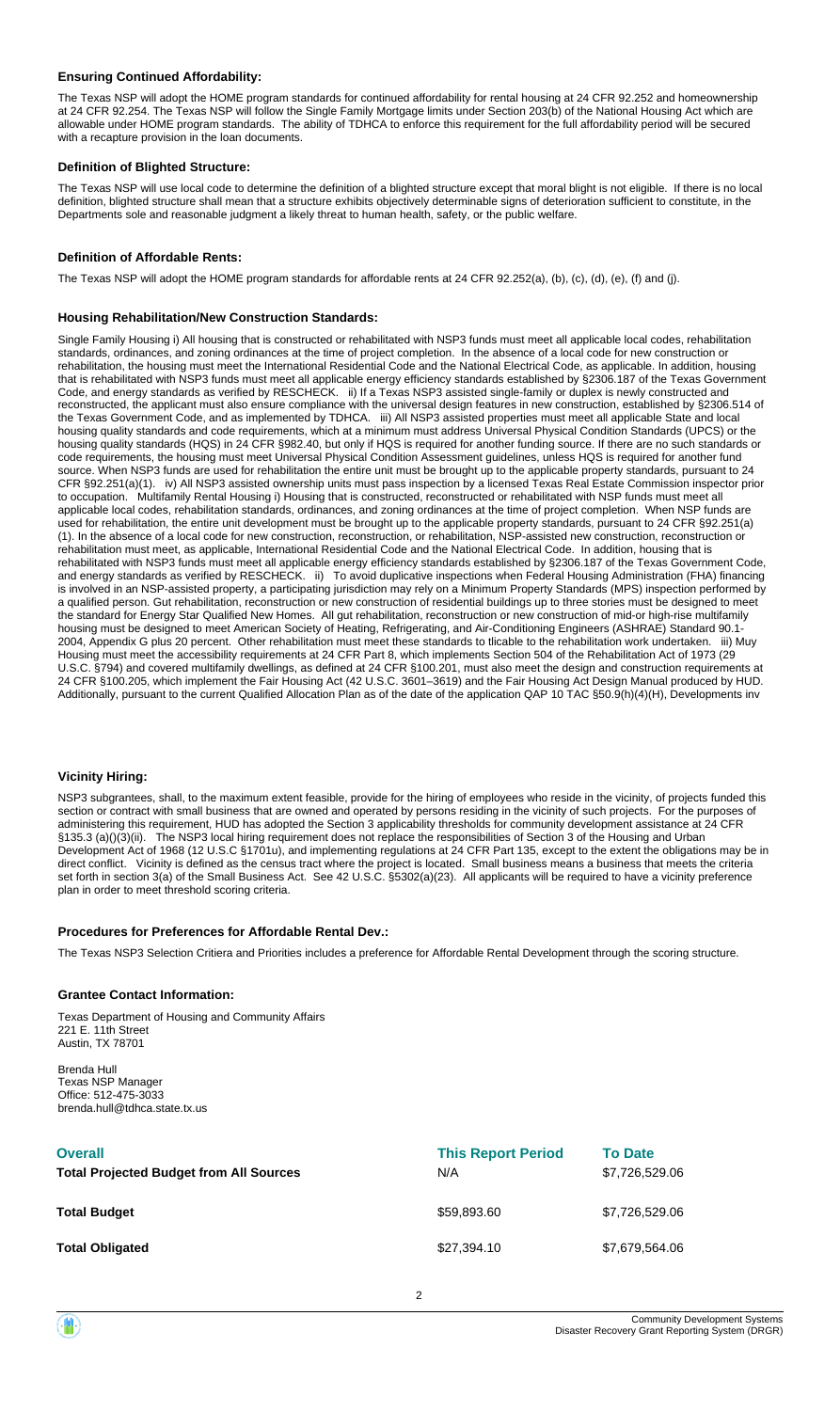| <b>Total Funds Drawdown</b>                  | \$119,194.60 | \$7,338,000.26 |
|----------------------------------------------|--------------|----------------|
| <b>Program Funds Drawdown</b>                | \$0.00       | \$6,625,785.32 |
| <b>Program Income Drawdown</b>               | \$119,194.60 | \$712,214.94   |
| <b>Program Income Received</b>               | \$162,592.47 | \$763,692.66   |
| <b>Total Funds Expended</b>                  | \$0.00       | \$6,528,598.89 |
| <b>Most Impacted and Distressed Expended</b> | \$0.00       | \$0.00         |
| <b>Match Contributed</b>                     | \$0.00       | \$0.00         |

# **Progress Toward Required Numeric Targets**

| <b>Requirement</b>                                 | <b>Target</b>  | <b>Actual</b>  |
|----------------------------------------------------|----------------|----------------|
| <b>Overall Benefit Percentage (Projected)</b>      |                | $0.00\%$       |
| <b>Overall Benefit Percentage (Actual)</b>         |                | $0.00\%$       |
| <b>Minimum Non-Federal Match</b>                   | \$0.00         | \$0.00         |
| <b>Limit on Public Services</b>                    | \$1,092,746.70 | \$0.00         |
| Limit on Admin/Planning                            | \$728,497.80   | \$728,497.80   |
| <b>Limit on Admin</b>                              | \$0.00         | \$728,497.80   |
| Most Impacted and Distressed Threshold (Projected) | \$0.00         | \$0.00         |
| <b>Progress towards LH25 Requirement</b>           | \$1,966,466.20 | \$3,863,565.62 |

# **Overall Progress Narrative:**

TDHCA continues to work closely with its sole NSP3 subrecipient, CDC of Brownsville, to provide technical assistance and oversight in an effort to guide NSP3 toward successful completion. This quarter, the following Activities had no reportable actions:

77110000105 A2 77110000110 E2SA 77110003105 PI 77110003105 PI-SA TDHCA Administration

# **Project Summary**

| <b>Project #, Project Title</b> | <b>This Report</b>                      | <b>To Date</b>                          |                                         |
|---------------------------------|-----------------------------------------|-----------------------------------------|-----------------------------------------|
|                                 | <b>Program Funds</b><br><b>Drawdown</b> | <b>Project Funds</b><br><b>Budgeted</b> | <b>Program Funds</b><br><b>Drawdown</b> |
| 0006, Program Income            | \$0.00                                  | \$491,000.00                            | \$0.00                                  |
| 1, Financing Mechanisms         | \$0.00                                  | \$231,252.24                            | \$45,233.46                             |
| 2, Redevelopment                | \$0.00                                  | \$6,406,779.02                          | \$5,852,054.06                          |
| 3. Administration               | \$0.00                                  | \$728,497.80                            | \$728,497.80                            |
| 4, Program Income               | \$0.00                                  | \$0.00                                  | \$0.00                                  |
| 9999, Restricted Balance        | \$0.00                                  | \$0.00                                  | \$0.00                                  |

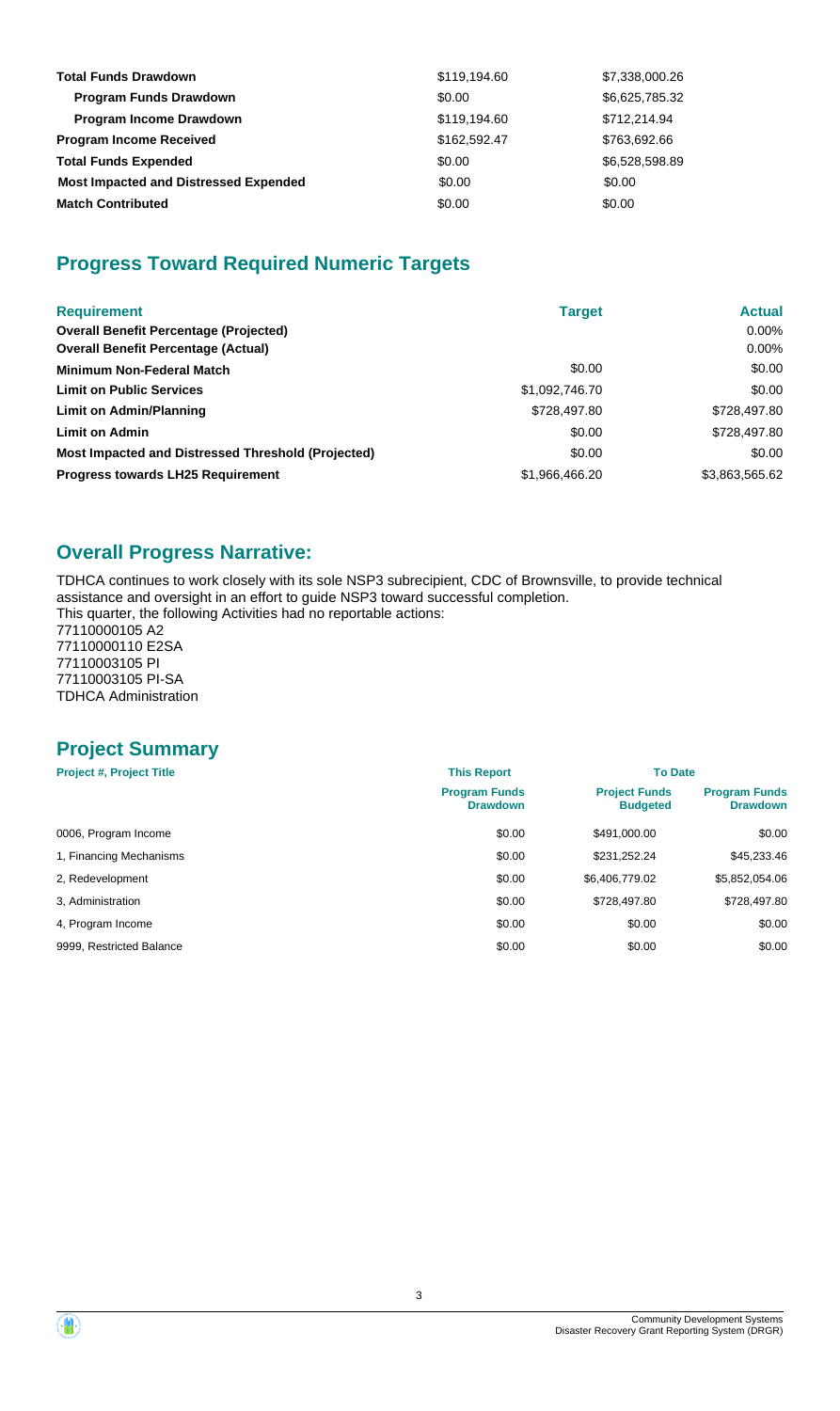# **Activities**

# **Project # / 1 / Financing Mechanisms**

#### **Grantee Activity Number: 77110000105 A2 CDC Brownsville - Homebuyer Assistance Setaside Activity Title:**

| <b>Activitiy Category:</b>                           | <b>Activity S</b> |
|------------------------------------------------------|-------------------|
| Homeownership Assistance to low- and moderate-income | Under Way         |
| <b>Project Number:</b>                               | <b>Project Ti</b> |
|                                                      | Financing N       |

**Projected Start Date:** 08/21/2013

**Benefit Type:** Direct Benefit (Households)

#### **National Objective:**

# **Activity Status: Projected End Date:** 08/30/2019 **Project Title:** Financing Mechanisms

**Completed Activity Actual End Date:**

NSP Only - LMMI Community Development Corporation of Brownsville **Responsible Organization:**

| <b>Overall</b>                                   | Apr 1 thru Jun 30, 2020 | <b>To Date</b> |
|--------------------------------------------------|-------------------------|----------------|
| <b>Total Projected Budget from All Sources</b>   | N/A                     | \$184,287.24   |
| <b>Total Budget</b>                              | \$0.00                  | \$184,287.24   |
| <b>Total Obligated</b>                           | (\$46,965.00)           | \$184,287,24   |
| <b>Total Funds Drawdown</b>                      | \$0.00                  | \$89,090.64    |
| <b>Program Funds Drawdown</b>                    | \$0.00                  | \$45,233.46    |
| <b>Program Income Drawdown</b>                   | \$0.00                  | \$43,857.18    |
| <b>Program Income Received</b>                   | \$462.36                | \$9,803.05     |
| <b>Total Funds Expended</b>                      | \$0.00                  | \$89,090.64    |
| Community Development Corporation of Brownsville | \$0.00                  | \$89,090.64    |
| <b>Most Impacted and Distressed Expended</b>     | \$0.00                  | \$0.00         |
| <b>Match Contributed</b>                         | \$0.00                  | \$0.00         |

## **Activity Description:**

Developer shall coordinate access to Texas NSP Homebuyer Assistance for no less than twenty-one (21) households at or below 120% of the current AMI at the time of homebuyer contract.

### **Location Description:**

Developer shall carry out the following activities in the target area and specified neighborhoods identified in its Texas NSP3 Application.

### **Activity Progress Narrative:**

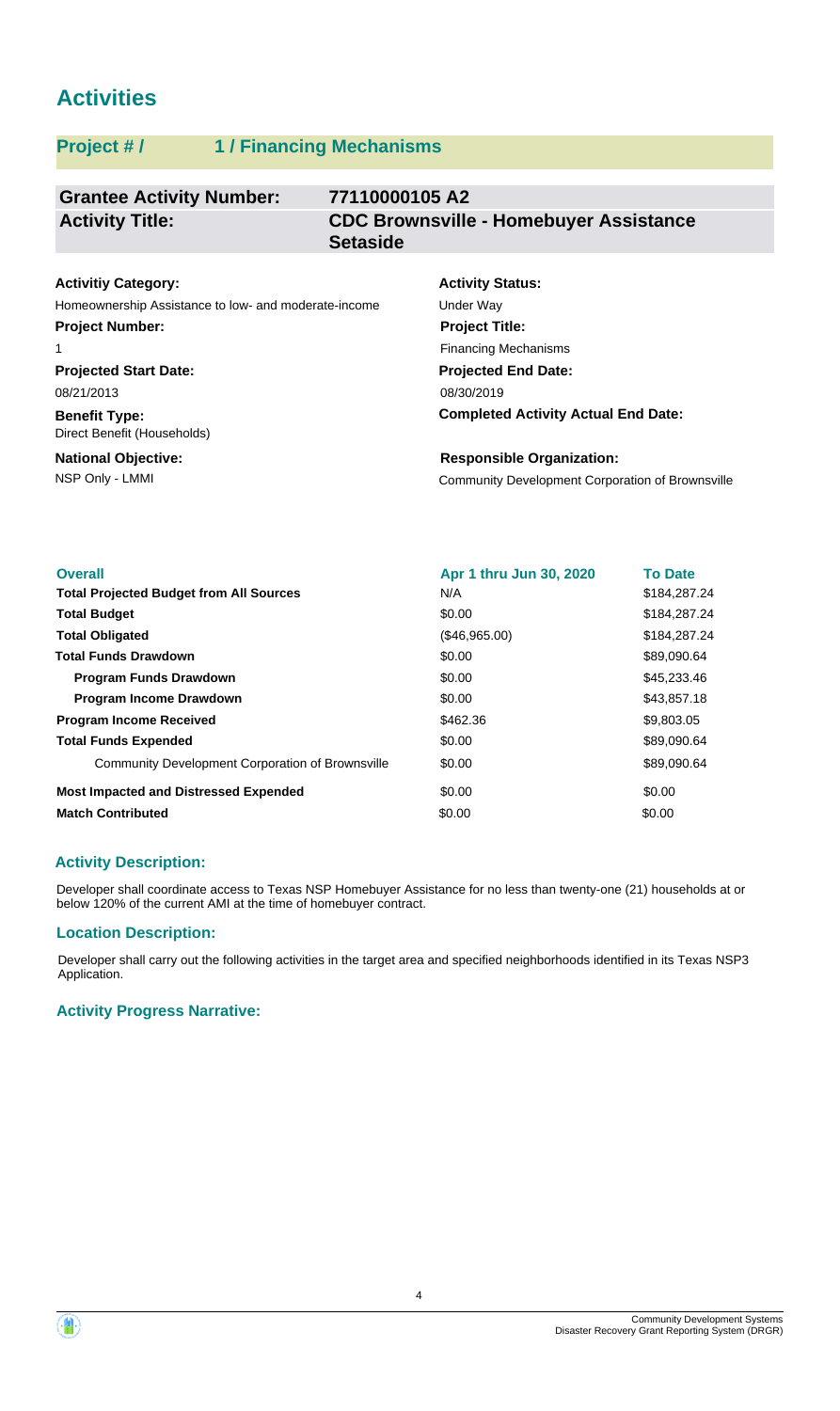### **Accomplishments Performance Measures**

|                         | <b>This Report Period</b> | <b>Cumulative Actual Total / Expected</b> |
|-------------------------|---------------------------|-------------------------------------------|
|                         | Total                     | <b>Total</b>                              |
| # of Housing Units      |                           | 2/21                                      |
| # of Singlefamily Units | 0                         | 2/21                                      |

#### **Beneficiaries Performance Measures**

|                    |     | <b>This Report Period</b> |       |     | <b>Cumulative Actual Total / Expected</b> |       |                |
|--------------------|-----|---------------------------|-------|-----|-------------------------------------------|-------|----------------|
|                    | Low | <b>Mod</b>                | Total | Low | <b>Mod</b>                                | Total | <b>Low/Mod</b> |
| # of Households    |     |                           |       | 2/0 | 0/21                                      | 2/21  | 100.00         |
| # Owner Households |     |                           |       | 2/0 | 0/21                                      | 2/21  | 100.00         |

### **Activity Locations**

**No Activity Locations found.**

### **Other Funding Sources Budgeted - Detail**

### **No Other Match Funding Sources Found**

No Other Funding Sources Found **Other Funding Sources Amount Amount Amount Amount Amount Amount Amount** Total Other Funding Sources

# **Project # / 2 / Redevelopment**

| <b>Grantee Activity Number:</b>                     | 77110000105 E2                                          |
|-----------------------------------------------------|---------------------------------------------------------|
| <b>Activity Title:</b>                              | <b>CDC Brownsville - Redev</b>                          |
|                                                     |                                                         |
| <b>Activitiy Category:</b>                          | <b>Activity Status:</b>                                 |
| Construction of new housing                         | Under Way                                               |
| <b>Project Number:</b>                              | <b>Project Title:</b>                                   |
| 2                                                   | Redevelopment                                           |
| <b>Projected Start Date:</b>                        | <b>Projected End Date:</b>                              |
| 08/22/2013                                          | 12/31/2020                                              |
| <b>Benefit Type:</b><br>Direct Benefit (Households) | <b>Completed Activity Actual End Date:</b>              |
| <b>National Objective:</b>                          | <b>Responsible Organization:</b>                        |
| NSP Only - LMMI                                     | <b>Community Development Corporation of Brownsville</b> |

#### **Overall** \$2,622,529.76 Total Projected Budget from All Sources **Kanadia Exercise State State State State S2,622,529.76** \$6,464.30 \$2,622,529.76 **Total Budget Program Income Drawdown Total Funds Drawdown Total Obligated** \$37,274.80 \$37,274.80 **Apr 1 thru Jun 30, 2020** \$396,042.05 N/A \$20,929.80 **To Date** \$2,608,064.26 **Program Funds Drawdown**  $\text{0.00}$  \$2,212,022.21

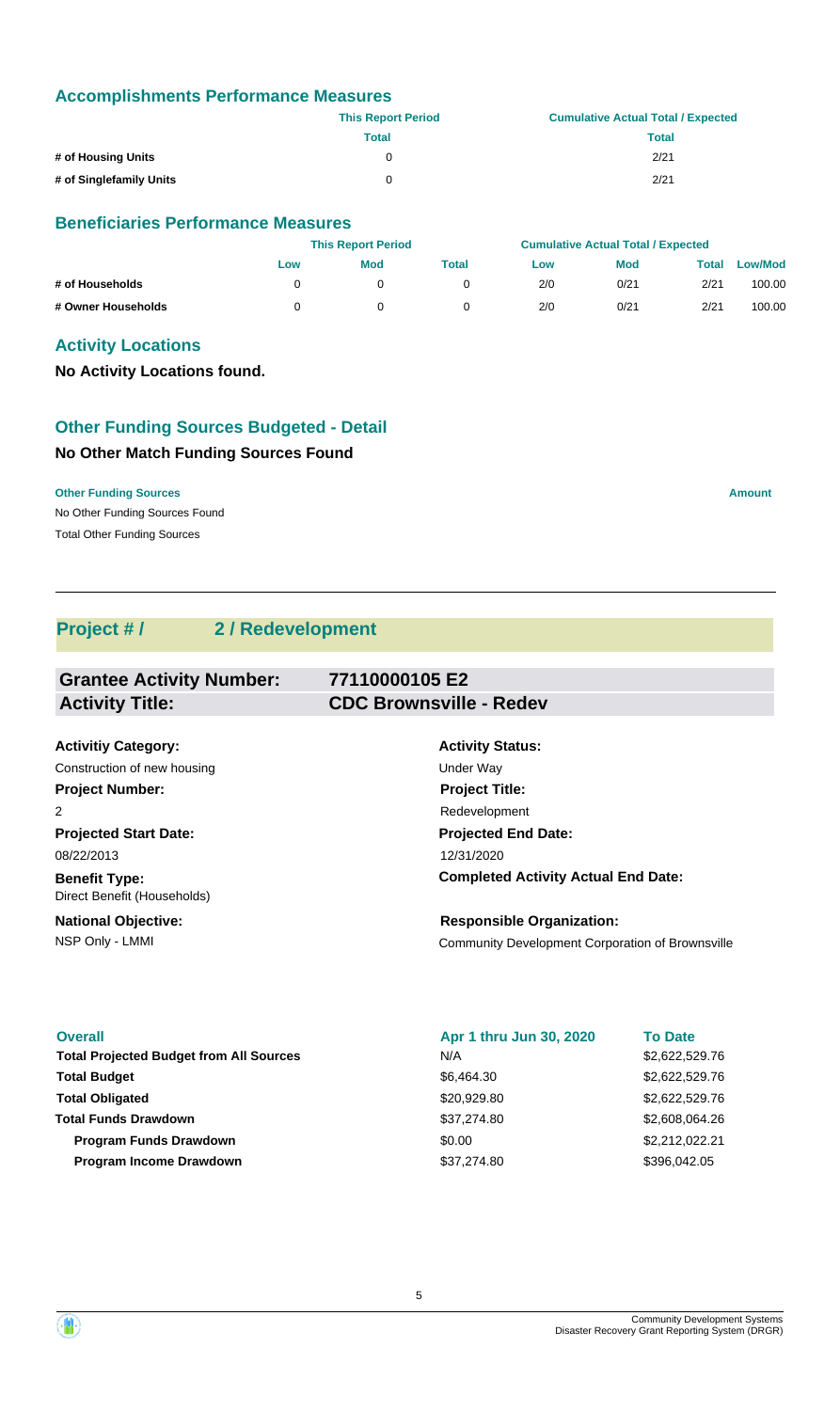| <b>Program Income Received</b>                   | \$162,130.11 | \$753,889.61   |
|--------------------------------------------------|--------------|----------------|
| <b>Total Funds Expended</b>                      | \$0.00       | \$2,125,136.33 |
| Community Development Corporation of Brownsville | \$0.00       | \$2,125,136,33 |
| <b>Most Impacted and Distressed Expended</b>     | \$0.00       | \$0.00         |
| <b>Match Contributed</b>                         | \$0.00       | \$0.00         |

### **Activity Description:**

Developer shall conduct the new construction of no less than twenty-one (21) new housing units within the target area(s).

#### **Location Description:**

Developer shall carry out the following activities in the target area and specified neighborhoods identified in its Texas NSP3 Application.

#### **Activity Progress Narrative:**

CDC Brownsville originally contracted to build no fewer than 21 households at or below 120% AMI. At least 6 of 21 households should earn 50% or less of AMI. In August 2018, CDCB agreed to assist an additional 7 households (for a new total of 28) with unspent NSP3 funds in this contract. This quarter CDCB placed 1 eligible household into end use.

#### **Accomplishments Performance Measures**

|                         | <b>This Report Period</b> | <b>Cumulative Actual Total / Expected</b> |
|-------------------------|---------------------------|-------------------------------------------|
|                         | Total                     | Total                                     |
| # of Housing Units      |                           | 18/21                                     |
| # of Singlefamily Units |                           | 18/21                                     |

### **Beneficiaries Performance Measures**

|                    | <b>This Report Period</b> |     |       | <b>Cumulative Actual Total / Expected</b> |            |       |         |
|--------------------|---------------------------|-----|-------|-------------------------------------------|------------|-------|---------|
|                    | Low                       | Mod | Total | Low                                       | <b>Mod</b> | Total | Low/Mod |
| # of Households    |                           |     |       | 16/0                                      | 6/21       | 22/21 | 100.00  |
| # Owner Households |                           |     |       | 16/0                                      | 6/21       | 22/21 | 100.00  |

#### **Activity Locations**

| <b>Address</b> | Citv | <b>County</b> | <b>State</b> | <b>Zip</b> | <b>Status / Accept</b> |
|----------------|------|---------------|--------------|------------|------------------------|
|                |      |               |              |            |                        |

## **No Other Match Funding Sources Found Other Funding Sources Budgeted - Detail**

#### **Other Funding Sources Amount Amount Amount Amount Amount Amount Amount**

No Other Funding Sources Found Total Other Funding Sources

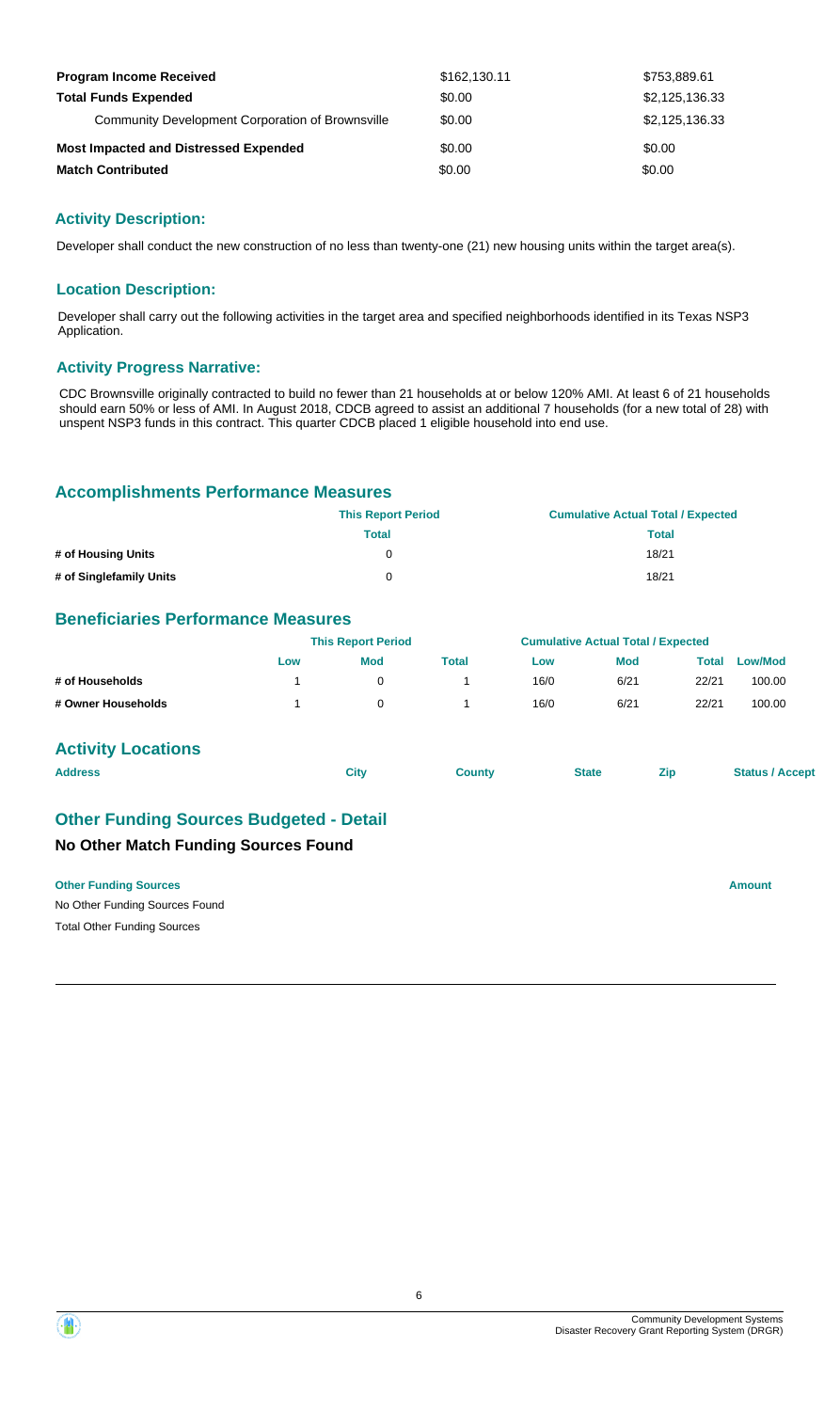# **77110000105 E2SA**

#### **Activity Title: CDC Brownsville - Redev Set Aside**

#### **Activitiy Category:**

Construction of new housing Theorem 2012 Construction of new housing Under Way

# **Project Number:**

**Projected Start Date:** 08/21/2013  $\overline{2}$ 

**Benefit Type:** Direct Benefit (Households)

#### **National Objective:**

# **Activity Status: Projected End Date: Completed Activity Actual End Date:** 12/30/2020 **Project Title:** Redevelopment

#### **Responsible Organization:**

NSP Only - LH - 25% Set-Aside Community Development Corporation of Brownsville

| <b>Overall</b>                                   | Apr 1 thru Jun 30, 2020 | <b>To Date</b> |
|--------------------------------------------------|-------------------------|----------------|
| <b>Total Projected Budget from All Sources</b>   | N/A                     | \$205,552.26   |
| <b>Total Budget</b>                              | \$53,429.30             | \$205,552.26   |
| <b>Total Obligated</b>                           | \$53,429.30             | \$158,587.26   |
| <b>Total Funds Drawdown</b>                      | \$81,919.80             | \$130,073.76   |
| <b>Program Funds Drawdown</b>                    | \$0.00                  | \$25,468.03    |
| <b>Program Income Drawdown</b>                   | \$81,919.80             | \$104,605.73   |
| <b>Program Income Received</b>                   | \$0.00                  | \$0.00         |
| <b>Total Funds Expended</b>                      | \$0.00                  | \$18,831.40    |
| Community Development Corporation of Brownsville | \$0.00                  | \$18,831.40    |
| <b>Most Impacted and Distressed Expended</b>     | \$0.00                  | \$0.00         |
| <b>Match Contributed</b>                         | \$0.00                  | \$0.00         |

### **Activity Description:**

Developer shall conduct the new construction of one new housing unit within the target area(s).

### **Location Description:**

Developer shall carry out the following activities in the target area (Brownsville) and specified neighborhoods identified in its Texas NSP3 Application.

### **Activity Progress Narrative:**

CDC Brownsville originally contracted to build no fewer than 21 households at or below 120% AMI. At least 6 of 21 households should earn 50% or less of AMI. In August 2018, CDCB agreed to assist an additional 7 households (for a new total of 28) with unspent NSP3 funds in this contract. This quarter CDCB placed 2 eligible households into end use.

### **Accomplishments Performance Measures**

**This Report Period Cumulative Actual Total / Expected Total Total**